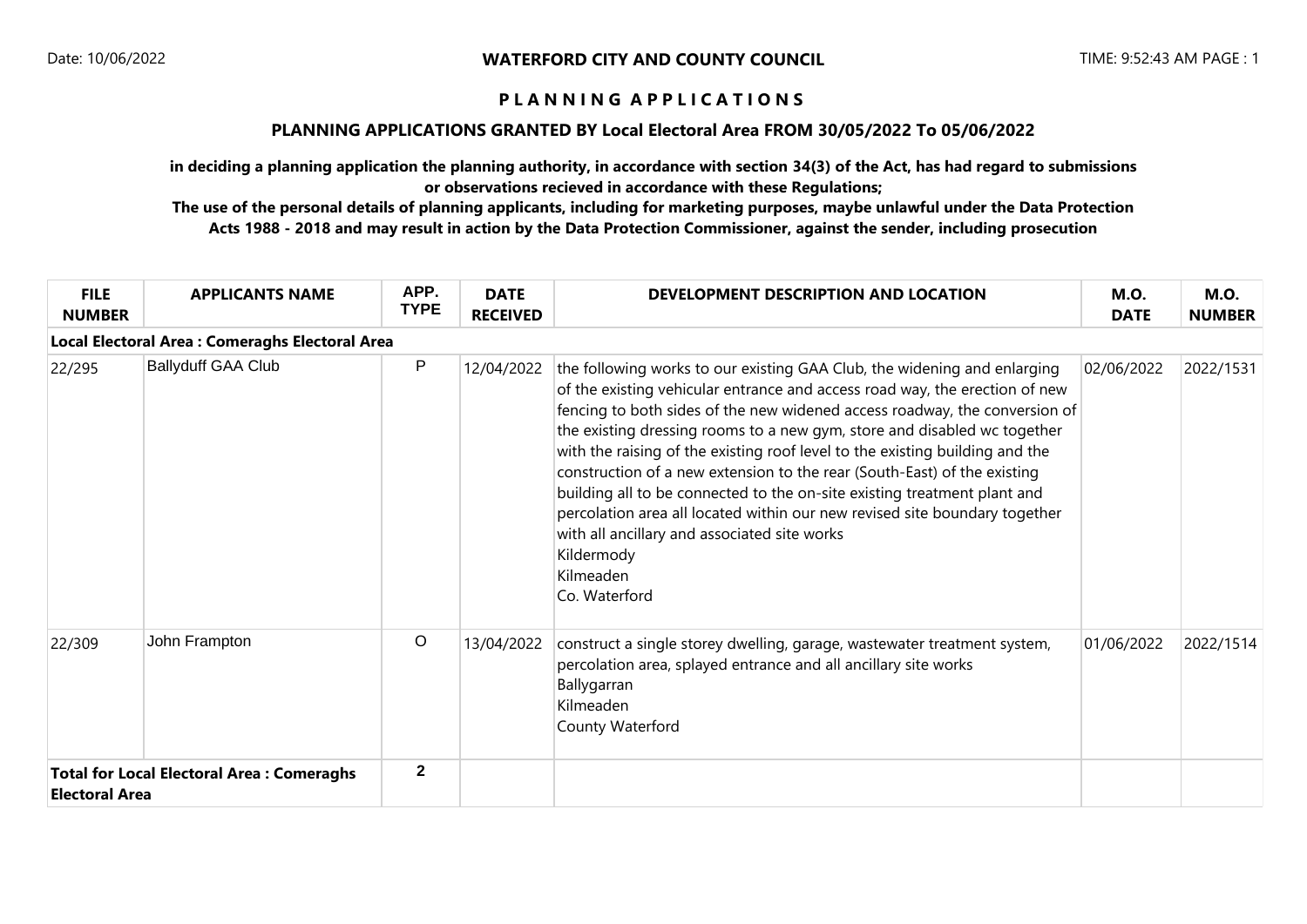### **PLANNING APPLICATIONS GRANTED BY Local Electoral Area FROM 30/05/2022 To 05/06/2022**

**in deciding a planning application the planning authority, in accordance with section 34(3) of the Act, has had regard to submissions or observations recieved in accordance with these Regulations;**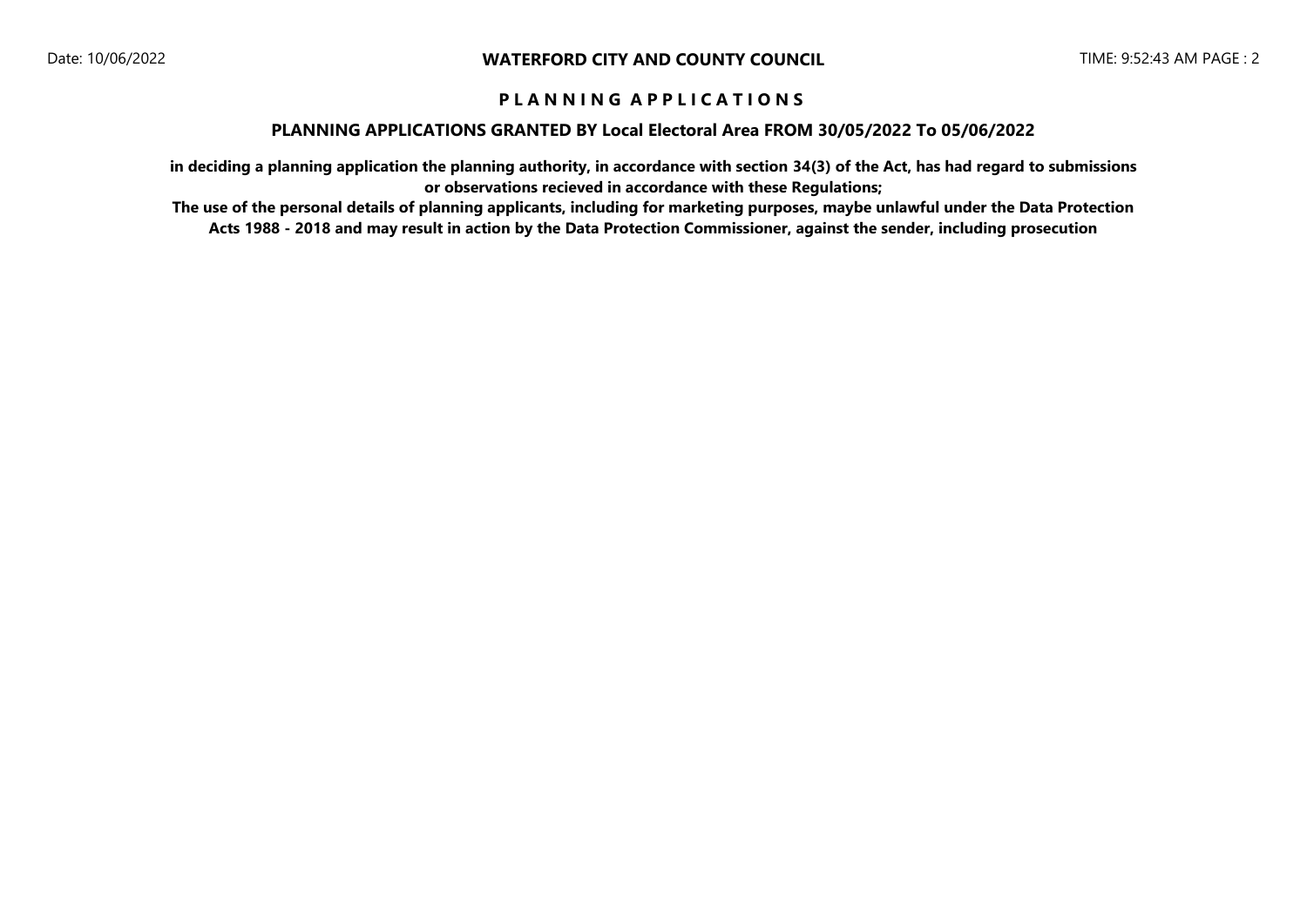### **PLANNING APPLICATIONS GRANTED BY Local Electoral Area FROM 30/05/2022 To 05/06/2022**

**in deciding a planning application the planning authority, in accordance with section 34(3) of the Act, has had regard to submissions or observations recieved in accordance with these Regulations;**

| <b>FILE</b><br><b>NUMBER</b>                             | <b>APPLICANTS NAME</b> | APP.<br><b>TYPE</b> | <b>DATE</b><br><b>RECEIVED</b> | DEVELOPMENT DESCRIPTION AND LOCATION                                                                                                                                                                                                                                                                                                                                                                                                                                                                                                                                                                                                                                                                                                                                                                                                                                                                                                                                                                                                                                                                                                                                                                                                                                                                                                | <b>M.O.</b><br><b>DATE</b> | <b>M.O.</b><br><b>NUMBER</b> |  |  |
|----------------------------------------------------------|------------------------|---------------------|--------------------------------|-------------------------------------------------------------------------------------------------------------------------------------------------------------------------------------------------------------------------------------------------------------------------------------------------------------------------------------------------------------------------------------------------------------------------------------------------------------------------------------------------------------------------------------------------------------------------------------------------------------------------------------------------------------------------------------------------------------------------------------------------------------------------------------------------------------------------------------------------------------------------------------------------------------------------------------------------------------------------------------------------------------------------------------------------------------------------------------------------------------------------------------------------------------------------------------------------------------------------------------------------------------------------------------------------------------------------------------|----------------------------|------------------------------|--|--|
| Local Electoral Area : Dungarvan- Lismore Electoral Area |                        |                     |                                |                                                                                                                                                                                                                                                                                                                                                                                                                                                                                                                                                                                                                                                                                                                                                                                                                                                                                                                                                                                                                                                                                                                                                                                                                                                                                                                                     |                            |                              |  |  |
| 21/772                                                   | Roadstone Ltd.,        | P                   | 13/08/2021                     | the development will comprise the following on an application site of 18.2<br>hectares:-a satellite quarry to the east of Cappagh Quarry (previously<br>permitted under Planning Permission 06/1599 and An Board Pleanala Pl<br>24.225443 and the local access passageway which delineates its eastern<br>boundary. The satellite quarry will extend to 13.6 hectares (33.6 acres) of<br>which 9.7 hectares (24.0 acres) will be extracted: Construction of a 40m<br>concrete tunnel underpass; Stripping of soils; Processing of excavated rock;<br>Demolition of a derelict house; Temporary diversion of section of local<br>access passageway; Temporary access gate and ramp. Demolition of<br>concrete supports; Construction and operation of new concrete batching<br>facility; Batching control office, and mixture storage shed; Closed loop<br>concrete recycling facility; Aggregate storage hardstanding area;<br>Continued use of established site infrastructure: Realignment of wall and<br>demolitions; Restoration and extraction across satellite quarry area.<br>Permission sought for up to 20 years. An EIAR and NIS will be submitted to<br>the Planning Authority in connection with the application.<br>Cappagh Quarry<br>Ballykennedy, Kilgreany and Canty Townlands<br>Cappagh<br>Dungarvan Co Waterford | 02/06/2022                 | 2022/1522                    |  |  |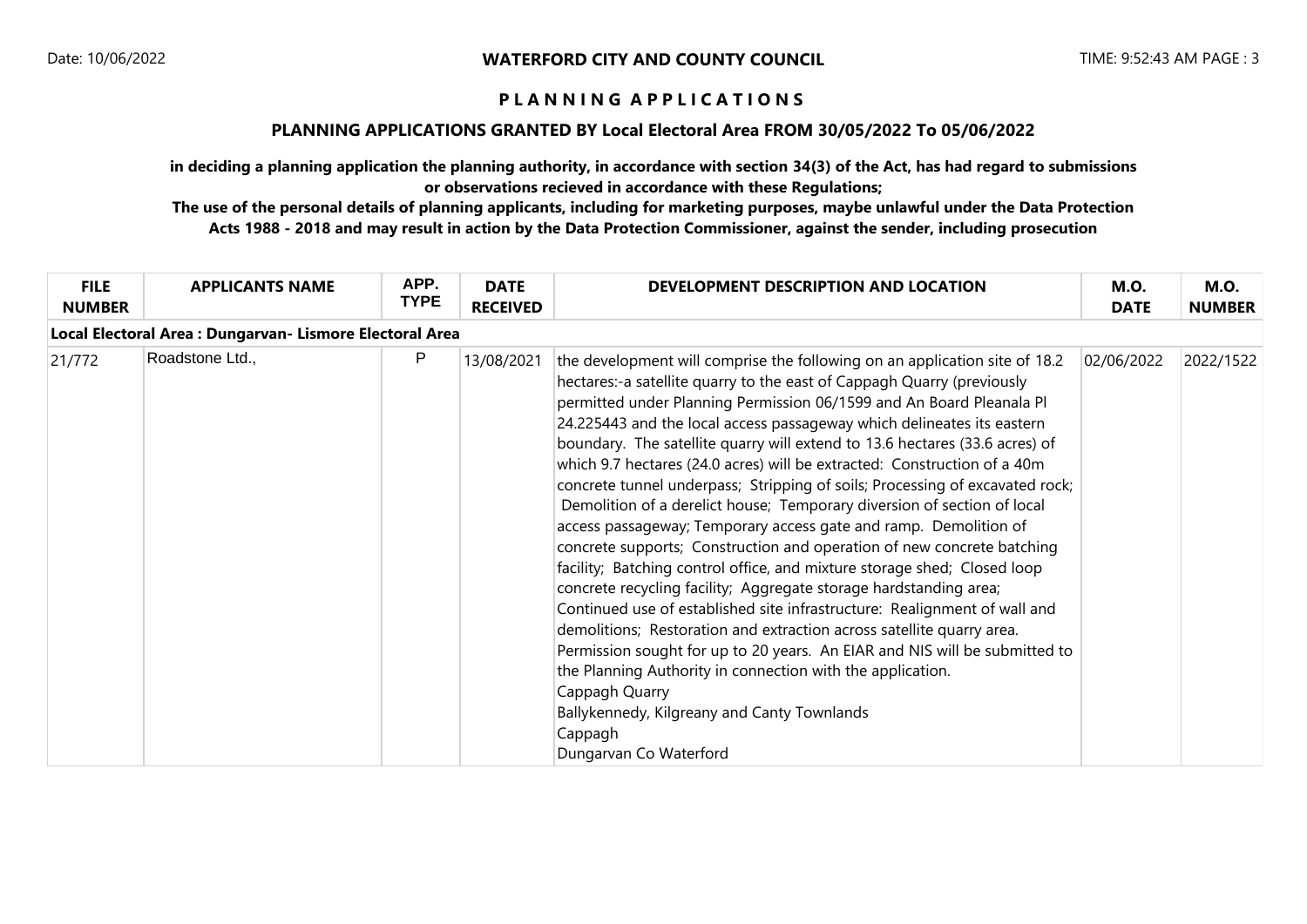### **PLANNING APPLICATIONS GRANTED BY Local Electoral Area FROM 30/05/2022 To 05/06/2022**

**in deciding a planning application the planning authority, in accordance with section 34(3) of the Act, has had regard to submissions or observations recieved in accordance with these Regulations;**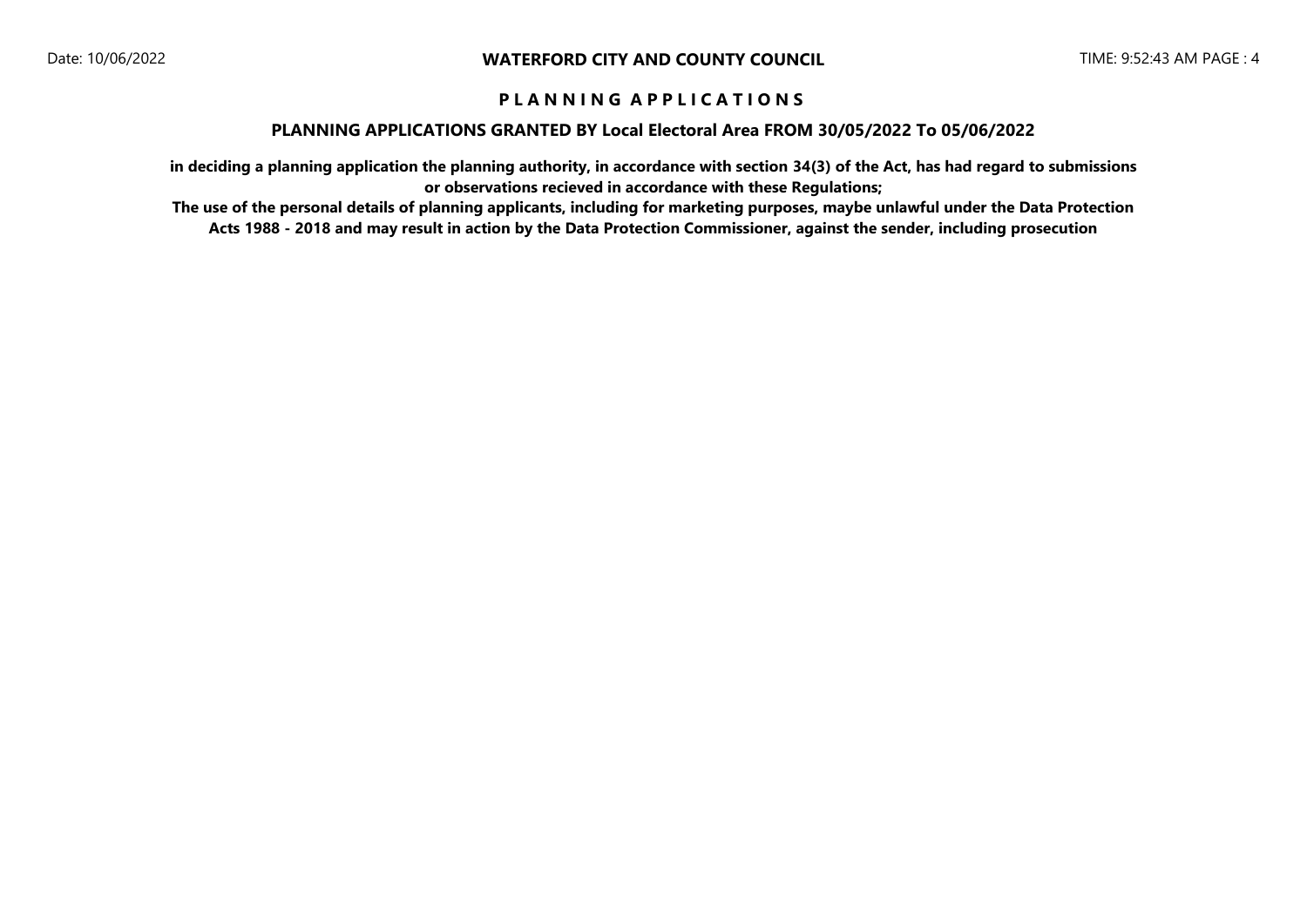### **PLANNING APPLICATIONS GRANTED BY Local Electoral Area FROM 30/05/2022 To 05/06/2022**

**in deciding a planning application the planning authority, in accordance with section 34(3) of the Act, has had regard to submissions or observations recieved in accordance with these Regulations;**

| <b>FILE</b><br><b>NUMBER</b> | <b>APPLICANTS NAME</b>                     | APP.<br><b>TYPE</b> | <b>DATE</b><br><b>RECEIVED</b> | DEVELOPMENT DESCRIPTION AND LOCATION                                                                                                                                                                                                                                                                                                                                                                                                                                                                                                                                                                                                                                                                                                                                                                                                                                                                                                                                                                     | <b>M.O.</b><br><b>DATE</b> | <b>M.O.</b><br><b>NUMBER</b> |
|------------------------------|--------------------------------------------|---------------------|--------------------------------|----------------------------------------------------------------------------------------------------------------------------------------------------------------------------------------------------------------------------------------------------------------------------------------------------------------------------------------------------------------------------------------------------------------------------------------------------------------------------------------------------------------------------------------------------------------------------------------------------------------------------------------------------------------------------------------------------------------------------------------------------------------------------------------------------------------------------------------------------------------------------------------------------------------------------------------------------------------------------------------------------------|----------------------------|------------------------------|
| 21/918                       | Radley Engineering Ltd.                    | R                   | 01/10/2021                     | Permission for the RETENTION of existing car parking (max 40 spaces) in<br>use as an overspill parking area by Radley Engineering staff and a<br>pedestrian access gateway onto the L7001 from the factory site to same.<br>PLANNING PERMISSION is also sought for 1. A 67 no. space permanent car<br>park (to replace that for which retention is sought), a pedestrian crossing to<br>public roadway the L7001, revisions to existing entrance to serve the car<br>park and associated site works; 2. A new wastewater treatment system to<br>replace the existing septic tank system serving the factory site; 3.<br>Modifications to existing western boundary to south of proposed<br>pedestrian crossing to facilitate sightlines and 4. Change of use of an<br>existing residential dwelling house to office accommodation together with<br>the installation of an additional external pedestrian door to the northern<br>elevation of said building<br>Killadangan<br>Dungarvan<br>Co. Waterford | 02/06/2022                 | 2022/1526                    |
| 22/283                       | <b>Edel Marie Sexton and Derk</b><br>Ossel | P                   | 07/04/2022                     | development which will consist of the extension and modification to an<br>existing single storey dwelling house including limited demolition works,<br>construction of a single storey domestic garage, new wastewater treatment<br>system and other ancillary site works<br>Eagle Hill<br>Ballinamult<br>Dungarvan<br>Co. Waterford, E91 AX92                                                                                                                                                                                                                                                                                                                                                                                                                                                                                                                                                                                                                                                           | 31/05/2022                 | 2022/1480                    |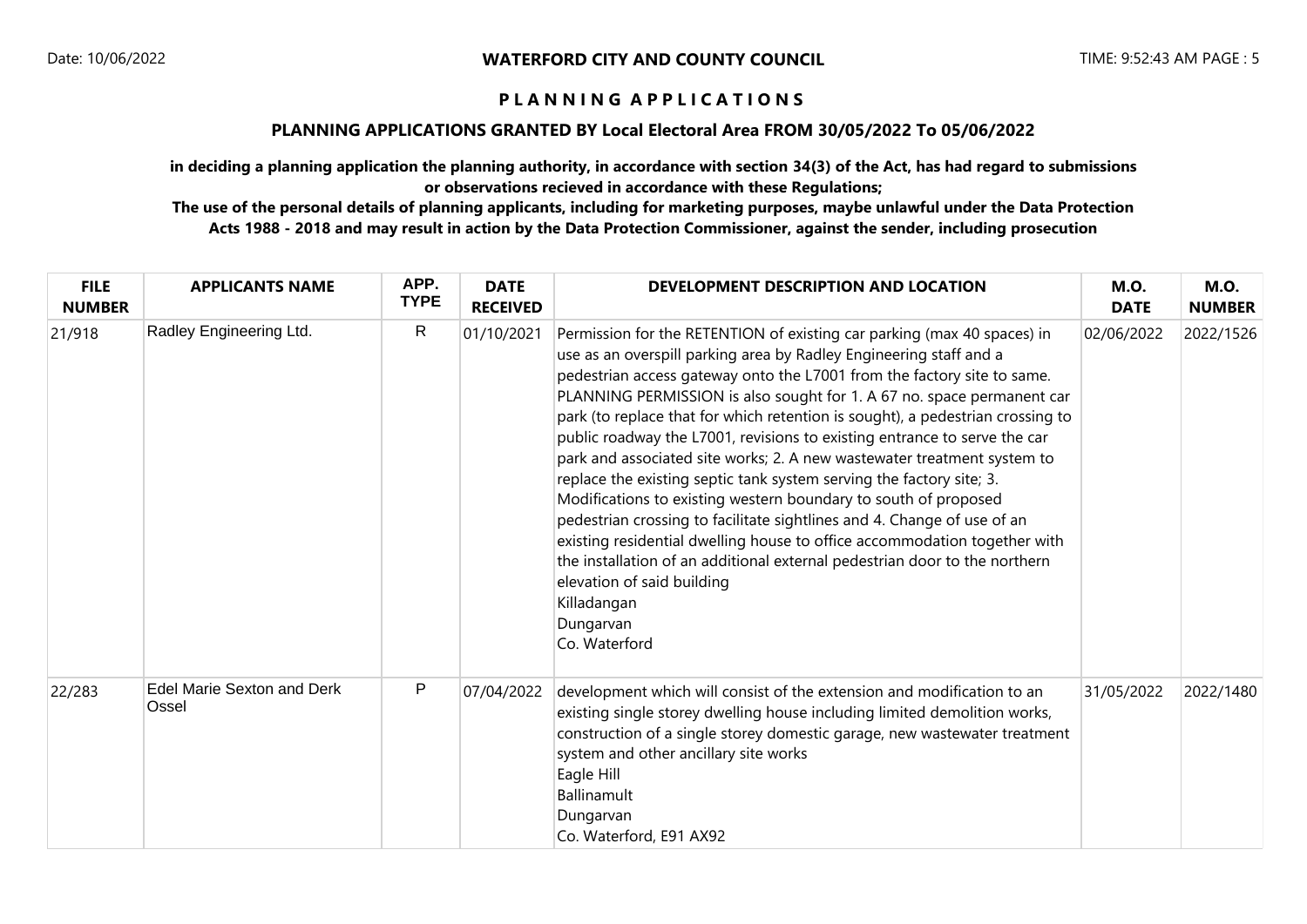### **PLANNING APPLICATIONS GRANTED BY Local Electoral Area FROM 30/05/2022 To 05/06/2022**

**in deciding a planning application the planning authority, in accordance with section 34(3) of the Act, has had regard to submissions or observations recieved in accordance with these Regulations;**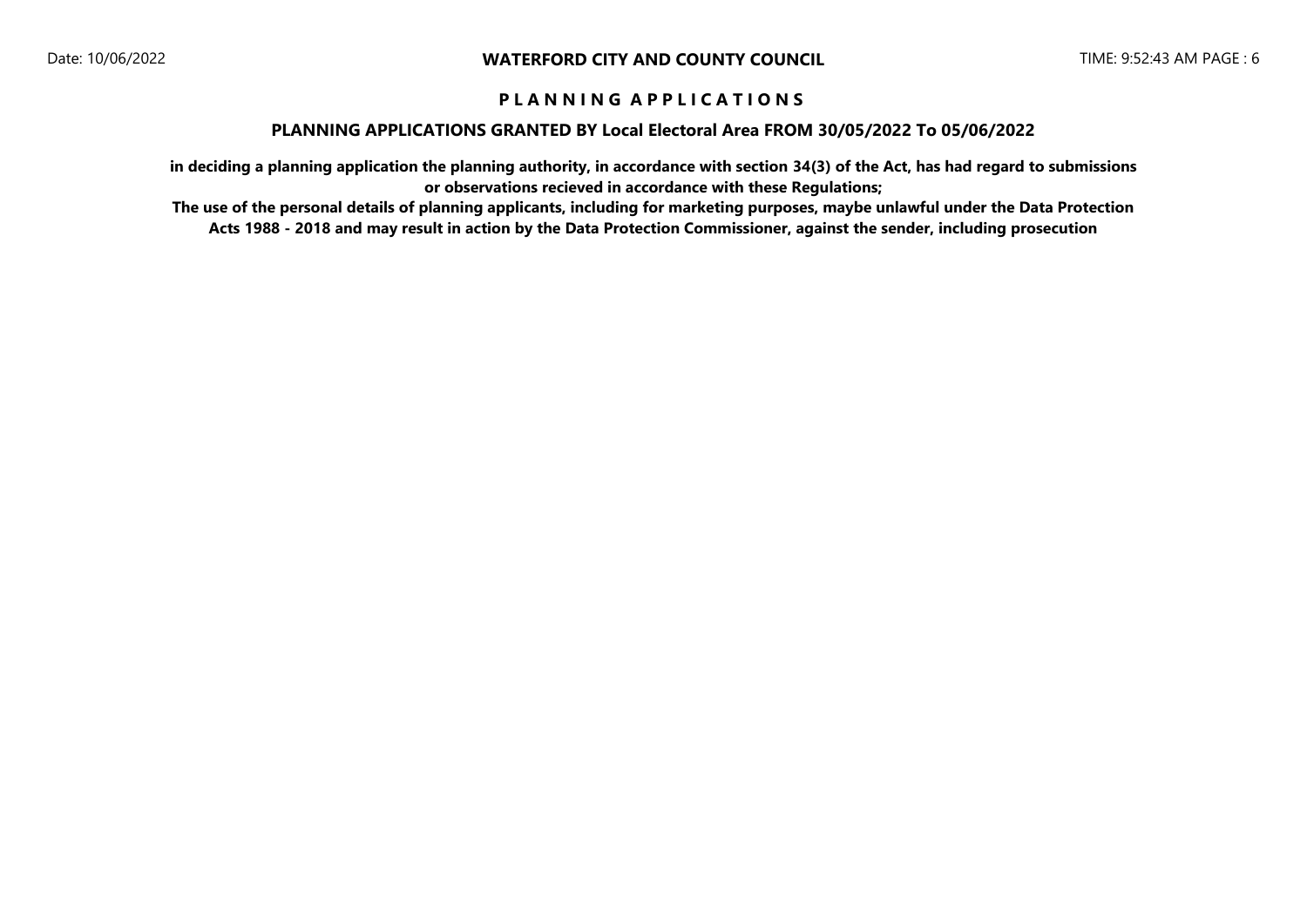### **PLANNING APPLICATIONS GRANTED BY Local Electoral Area FROM 30/05/2022 To 05/06/2022**

**in deciding a planning application the planning authority, in accordance with section 34(3) of the Act, has had regard to submissions or observations recieved in accordance with these Regulations;**

| <b>FILE</b><br><b>NUMBER</b> | <b>APPLICANTS NAME</b> | APP.<br><b>TYPE</b> | <b>DATE</b><br><b>RECEIVED</b> | DEVELOPMENT DESCRIPTION AND LOCATION                                                                                                                                                                   | <b>M.O.</b><br><b>DATE</b> | <b>M.O.</b><br><b>NUMBER</b> |
|------------------------------|------------------------|---------------------|--------------------------------|--------------------------------------------------------------------------------------------------------------------------------------------------------------------------------------------------------|----------------------------|------------------------------|
| 22/286                       | <b>Martin Rafferty</b> | P                   | 08/04/2022                     | Single Storey Dwelling House, Garage/Store, Waste Water Treatment<br>System and Percolation Area, Site Entrance and all associated site works<br>Feagarrid<br>Ballysaggart<br>Lismore<br>Co. Waterford | 31/05/2022                 | 2022/1481                    |
| 22/294                       | Mary Kiely             | P                   | 12/04/2022                     | construct Two-Storey Extension to existing Bungalow, consequential<br>alterations to existing Bungalow & Ancillary Works<br>Kilcas<br>Ballinacourty<br>Dungarvan<br>Co. Waterford, X35 KW58            | 31/05/2022                 | 2022/1504                    |
| 22/299                       | Mike Horgan            | P                   | 12/04/2022                     | a new single storey Garage and all associated site works for the<br>development to the side of existing two storey Dwelling House<br>No. 4 Sallybrook<br>Abbeyside<br>Dungarvan<br>Co. Waterford       | 31/05/2022                 | 2022/1487                    |
| 22/306                       | Deirdre O'Brien        | P                   | 13/04/2022                     | construct a single storey dwelling, garage, wastewater treatment system,<br>percolation area, splayed entrance and all ancillary site works<br>Liskeelty<br>Grange<br>Co. Waterford                    | 31/05/2022                 | 2022/1490                    |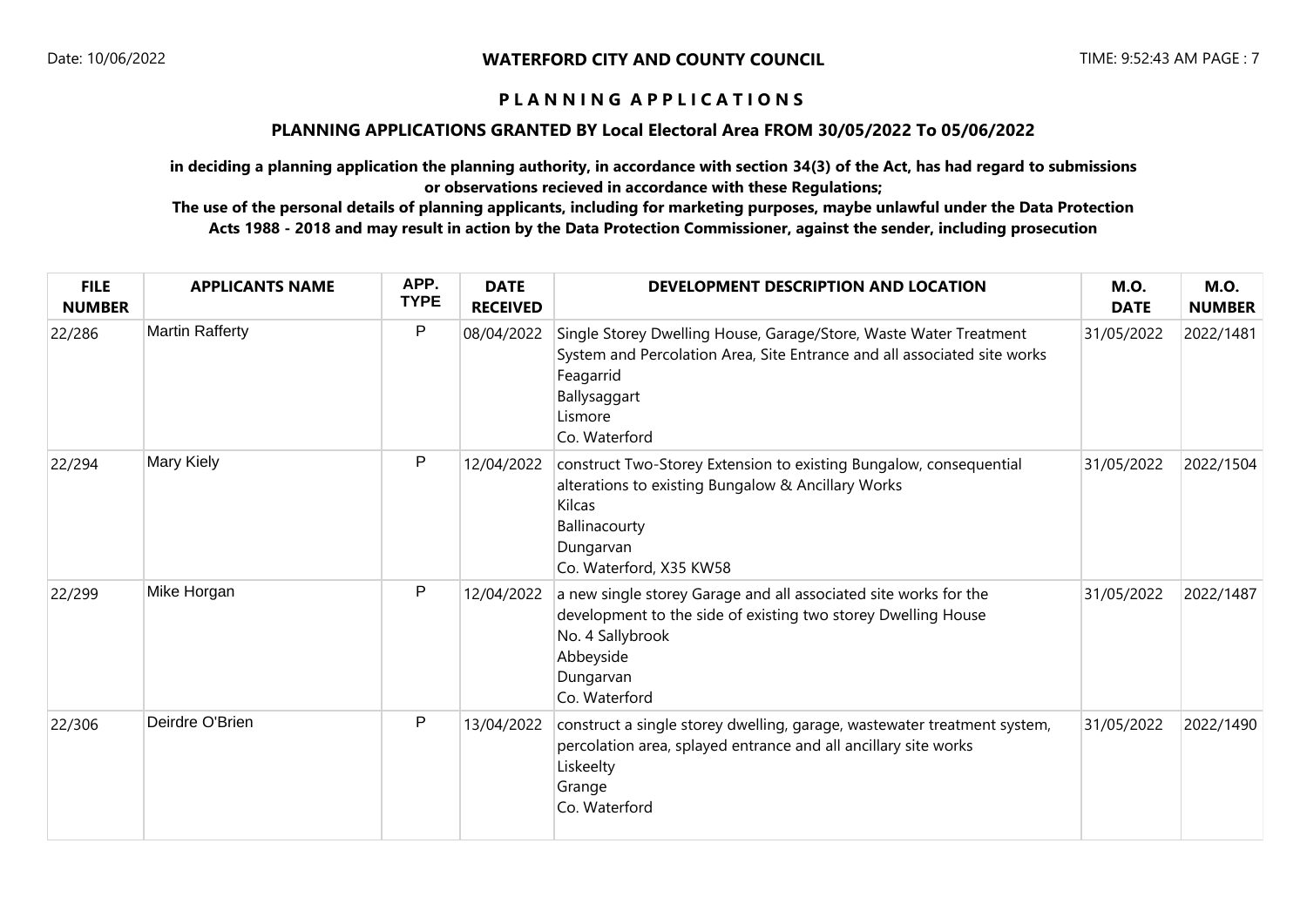### **PLANNING APPLICATIONS GRANTED BY Local Electoral Area FROM 30/05/2022 To 05/06/2022**

**in deciding a planning application the planning authority, in accordance with section 34(3) of the Act, has had regard to submissions or observations recieved in accordance with these Regulations;**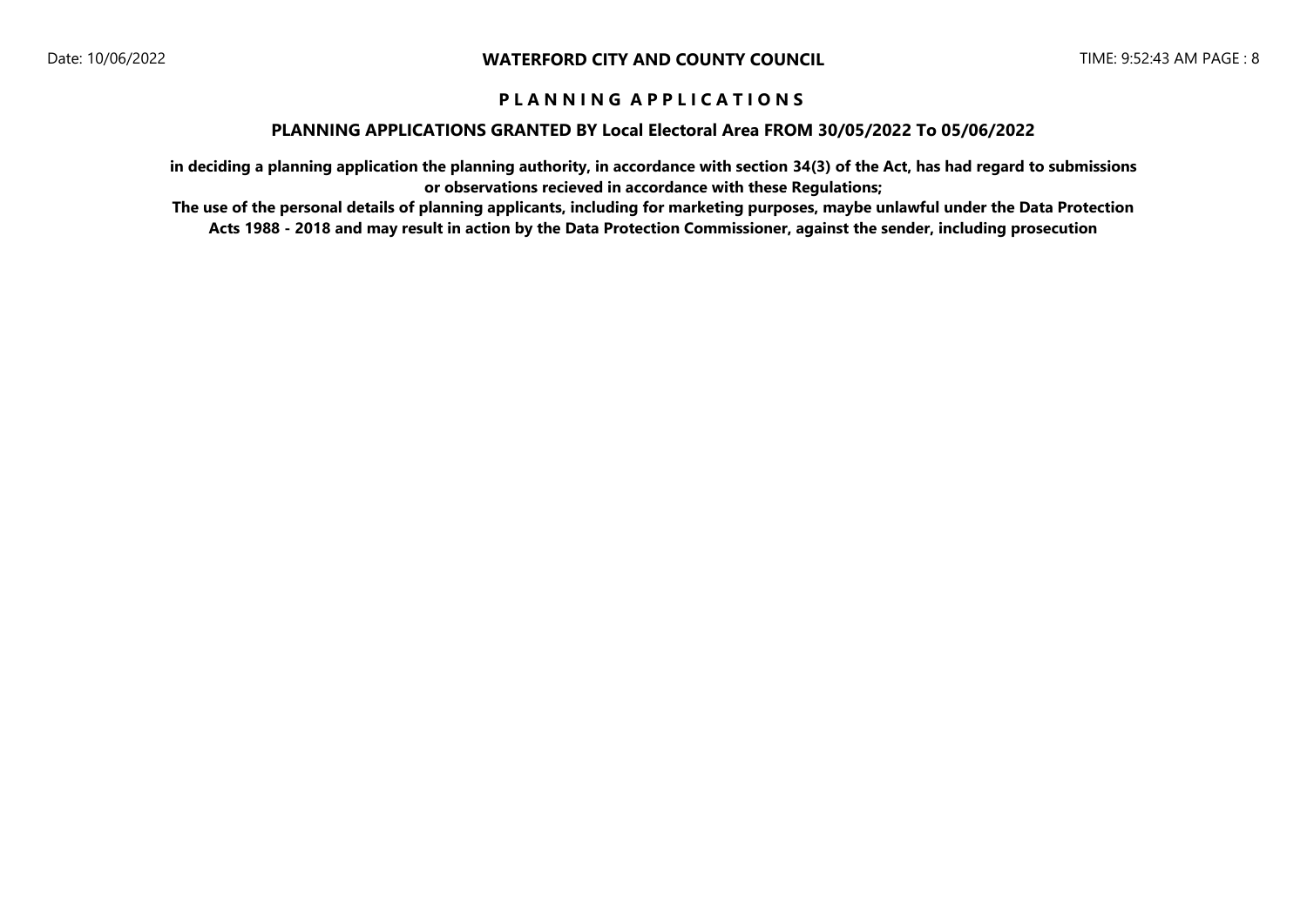### **PLANNING APPLICATIONS GRANTED BY Local Electoral Area FROM 30/05/2022 To 05/06/2022**

**in deciding a planning application the planning authority, in accordance with section 34(3) of the Act, has had regard to submissions or observations recieved in accordance with these Regulations;**

| <b>FILE</b><br><b>NUMBER</b> | <b>APPLICANTS NAME</b>                            | APP.<br><b>TYPE</b> | <b>DATE</b><br><b>RECEIVED</b> | DEVELOPMENT DESCRIPTION AND LOCATION                                                                                                                                                                                                      | <b>M.O.</b><br><b>DATE</b> | <b>M.O.</b><br><b>NUMBER</b> |
|------------------------------|---------------------------------------------------|---------------------|--------------------------------|-------------------------------------------------------------------------------------------------------------------------------------------------------------------------------------------------------------------------------------------|----------------------------|------------------------------|
| 22/310                       | <b>William Morrissey</b>                          | P                   |                                | 13/04/2022   the construction of a new single storey house, a garage, a waste water<br>treatment system, a driveway and an entrance along with all associated site<br> works <br><b>Ballymacmague North</b><br>Dungarvan<br>Co. Waterford | 31/05/2022                 | 2022/1497                    |
| Lismore Electoral Area       | <b>Total for Local Electoral Area: Dungarvan-</b> | 8                   |                                |                                                                                                                                                                                                                                           |                            |                              |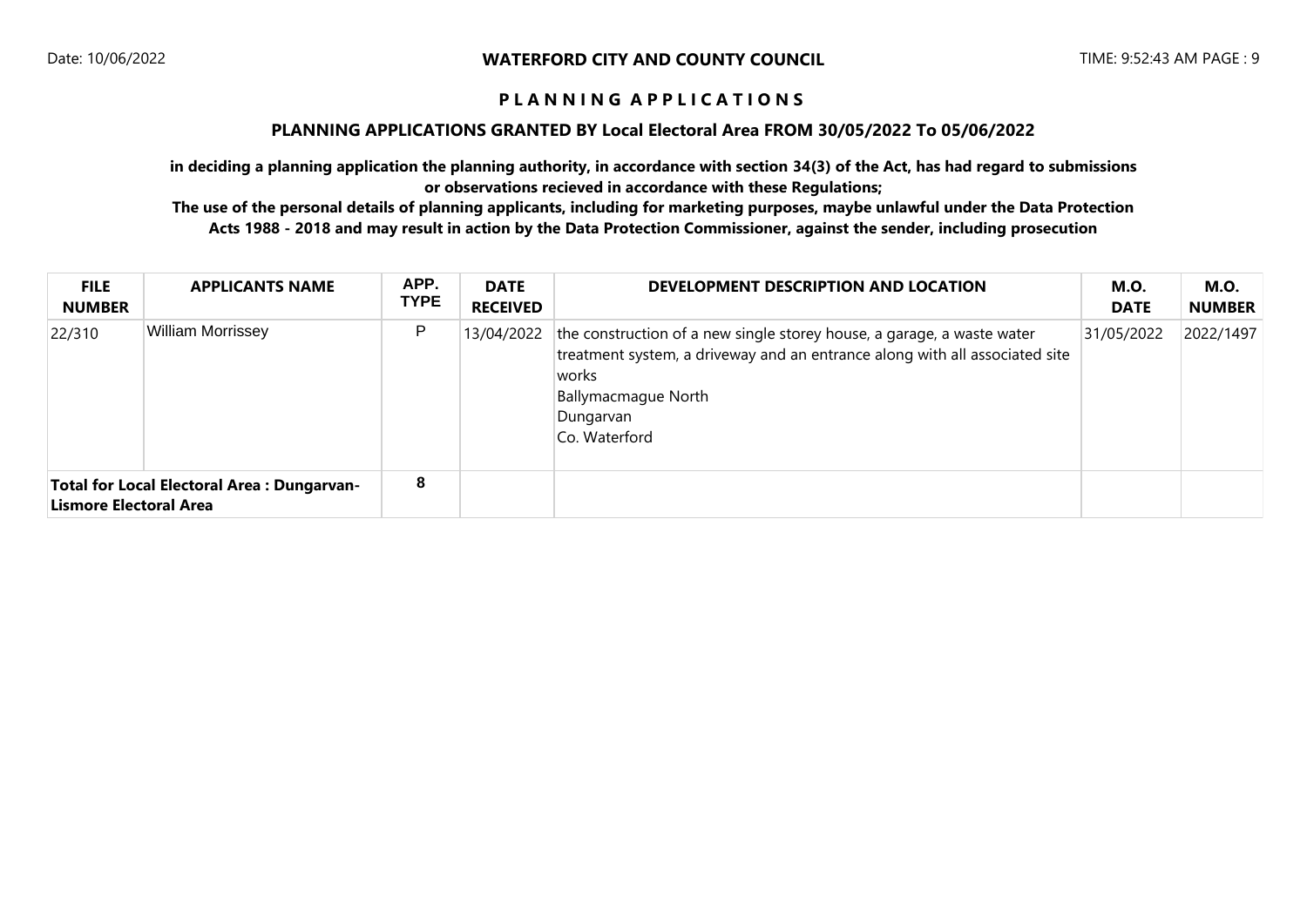### **PLANNING APPLICATIONS GRANTED BY Local Electoral Area FROM 30/05/2022 To 05/06/2022**

**in deciding a planning application the planning authority, in accordance with section 34(3) of the Act, has had regard to submissions or observations recieved in accordance with these Regulations;**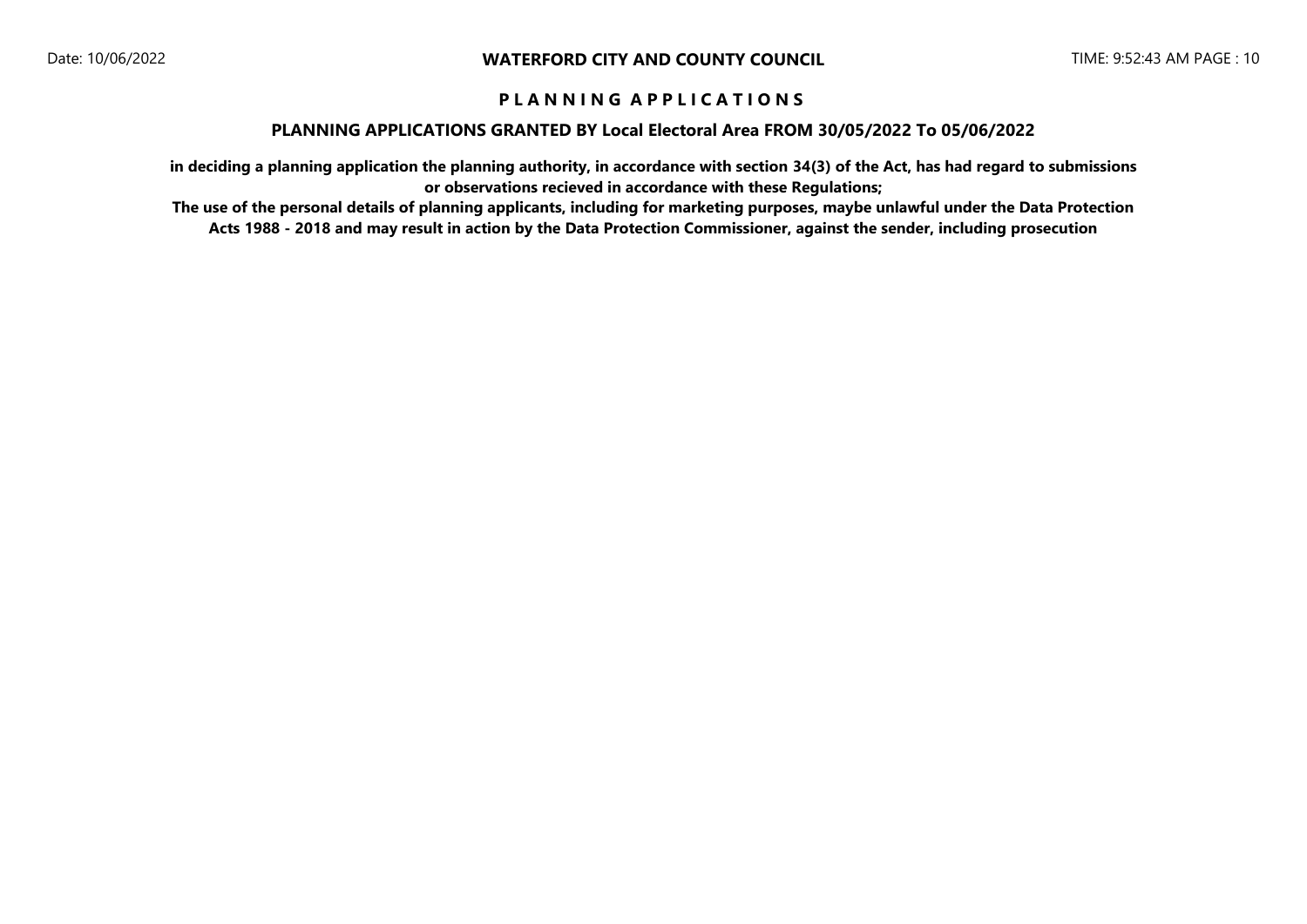### **PLANNING APPLICATIONS GRANTED BY Local Electoral Area FROM 30/05/2022 To 05/06/2022**

**in deciding a planning application the planning authority, in accordance with section 34(3) of the Act, has had regard to submissions or observations recieved in accordance with these Regulations;**

| <b>FILE</b><br><b>NUMBER</b>                       | <b>APPLICANTS NAME</b>     | APP.<br><b>TYPE</b> | <b>DATE</b><br><b>RECEIVED</b> | DEVELOPMENT DESCRIPTION AND LOCATION                                                                                                                                                                                                                                                                                               | <b>M.O.</b><br><b>DATE</b> | <b>M.O.</b><br><b>NUMBER</b> |  |  |  |
|----------------------------------------------------|----------------------------|---------------------|--------------------------------|------------------------------------------------------------------------------------------------------------------------------------------------------------------------------------------------------------------------------------------------------------------------------------------------------------------------------------|----------------------------|------------------------------|--|--|--|
| Local Electoral Area : Metropolitan Electoral Area |                            |                     |                                |                                                                                                                                                                                                                                                                                                                                    |                            |                              |  |  |  |
| 21/892                                             | Sean Johnston              | P                   | 20/09/2021                     | for the indefinite change of use of existing office space at second floor of<br>Broad Street Centre, to 1 no. single bedroom apartment and for the<br>formation of 3 no. window opes on the northern elevation, all with<br>associated site development works at<br><b>Broad Street Centre</b><br><b>Broad Street</b><br>Waterford | 31/05/2022                 | 2022/1491                    |  |  |  |
| 21/984                                             | Paddy O Byrne              | P                   | 21/10/2021                     | to demolish an existing house and to construct a new house in accordance<br>with the drawings submitted at<br>1 James Hill<br>Tramore<br>Co Waterford                                                                                                                                                                              | 31/05/2022                 | 2022/1506                    |  |  |  |
| 21/1089                                            | Liam Maher & Bernie Murphy | P                   | 19/11/2021                     | the construction of a single storey extension to the side and rear of the<br>dwelling<br>No. 27 The Fairways<br><b>Ballycarnane Woods</b><br>Tramore<br>Co. Waterford                                                                                                                                                              | 02/06/2022                 | 2022/1533                    |  |  |  |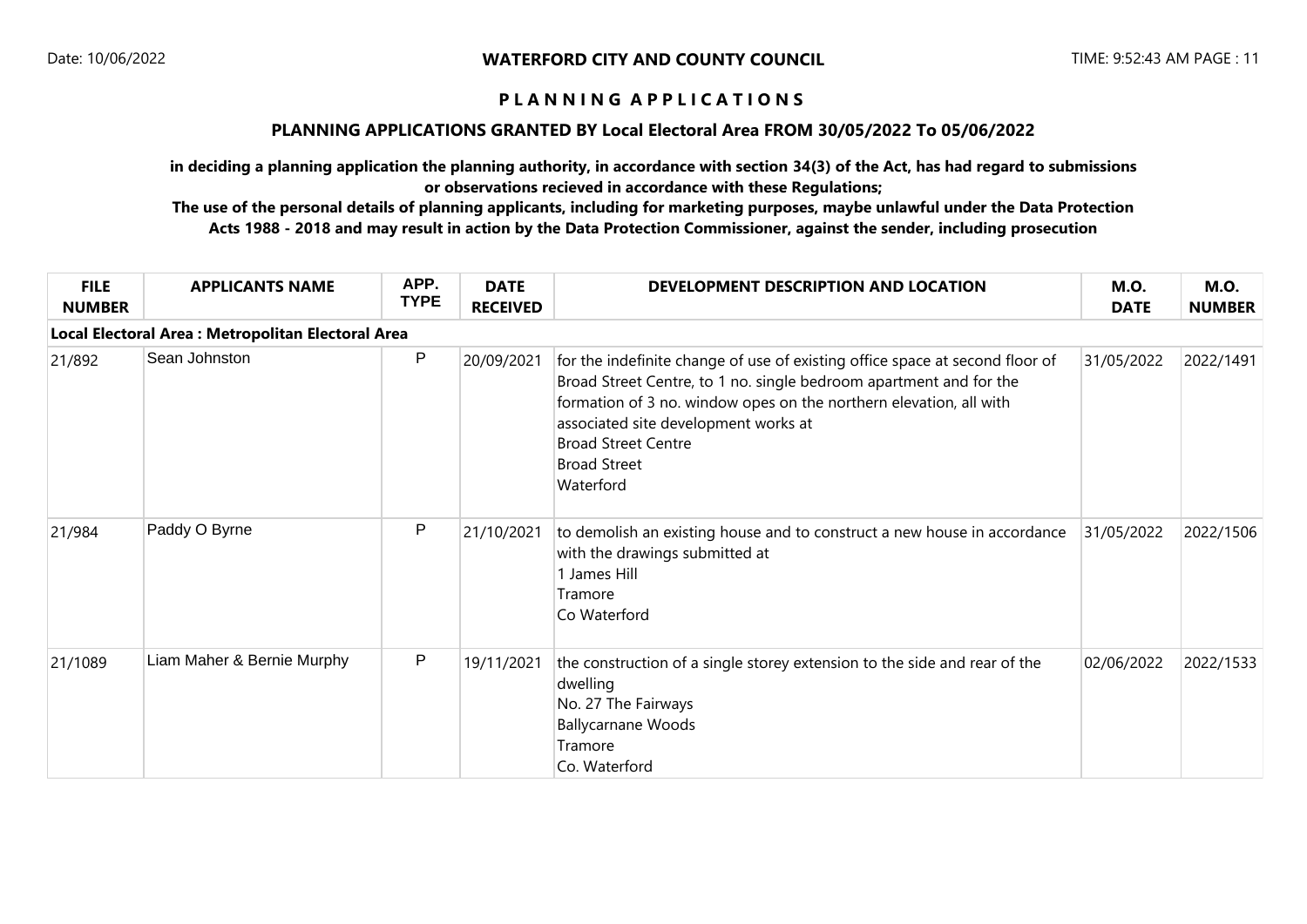### **PLANNING APPLICATIONS GRANTED BY Local Electoral Area FROM 30/05/2022 To 05/06/2022**

**in deciding a planning application the planning authority, in accordance with section 34(3) of the Act, has had regard to submissions or observations recieved in accordance with these Regulations;**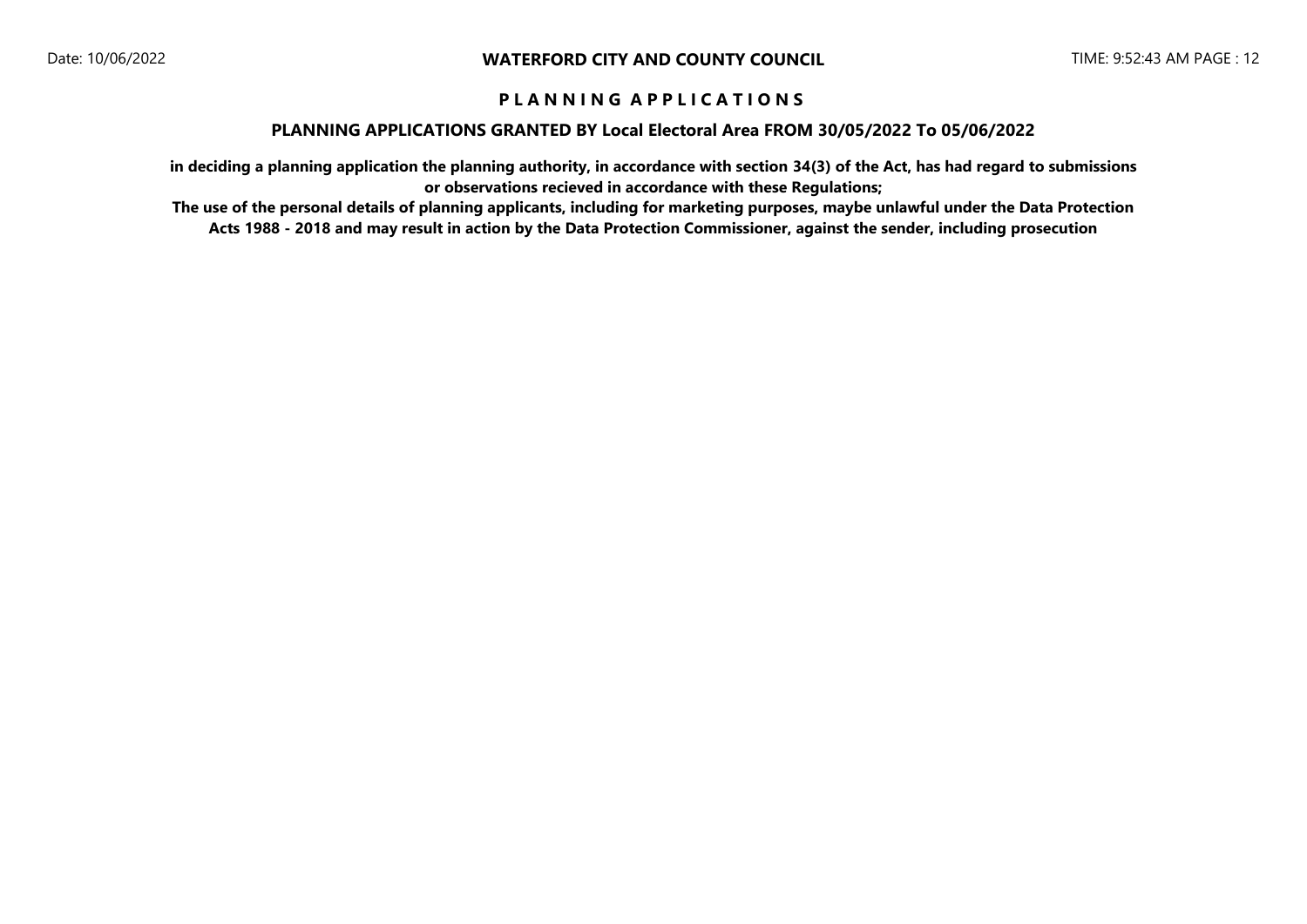### **PLANNING APPLICATIONS GRANTED BY Local Electoral Area FROM 30/05/2022 To 05/06/2022**

**in deciding a planning application the planning authority, in accordance with section 34(3) of the Act, has had regard to submissions or observations recieved in accordance with these Regulations;**

| <b>FILE</b><br><b>NUMBER</b> | <b>APPLICANTS NAME</b>                               | APP.<br><b>TYPE</b> | <b>DATE</b><br><b>RECEIVED</b> | DEVELOPMENT DESCRIPTION AND LOCATION                                                                                                                                                                                                                                                                                                                                                                                                      | <b>M.O.</b><br><b>DATE</b> | <b>M.O.</b><br><b>NUMBER</b> |
|------------------------------|------------------------------------------------------|---------------------|--------------------------------|-------------------------------------------------------------------------------------------------------------------------------------------------------------------------------------------------------------------------------------------------------------------------------------------------------------------------------------------------------------------------------------------------------------------------------------------|----------------------------|------------------------------|
| 21/1173                      | Saroyster Ltd.                                       | P                   | 17/12/2021                     | PERMISSION for development which will consist of the demolition of the<br>existing conservatory and construction of a new single storey extension to<br>include new restaurant area, kitchen and ancillary services and a new<br>wellness centre. The development will also include a new waste water<br>treatment plant and percolation area and all associated site works.<br>The Saratoga Bar<br>Dromina<br>Woodstown<br>Co. Waterford | 02/06/2022                 | 2022/1535                    |
| 22/287                       | <b>Sun Life Information Services</b><br>Ireland Ltd. | P                   | 08/04/2022                     | the construction of a new external raised seating area, guarding and<br>pergola structure to the western façade of existing building, complete with<br>all associated ancillary site works at existing building on our site<br>Unit 324 I.D.A. Waterford Industrial Park<br>Cork Road<br>Waterford<br>X91 R996                                                                                                                            | 31/05/2022                 | 2022/1492                    |
| 22/291                       | <b>Edward and Grace Quann</b>                        | P                   | 11/04/2022                     | the construction of a part single storey (40m2), part two storey extension<br>(11m2), to the rear of the existing dwelling, along with elevation changes<br>and all associated site development works<br>3 The Grove<br><b>Grantstown Park</b><br>Waterford                                                                                                                                                                               | 31/05/2022                 | 2022/1493                    |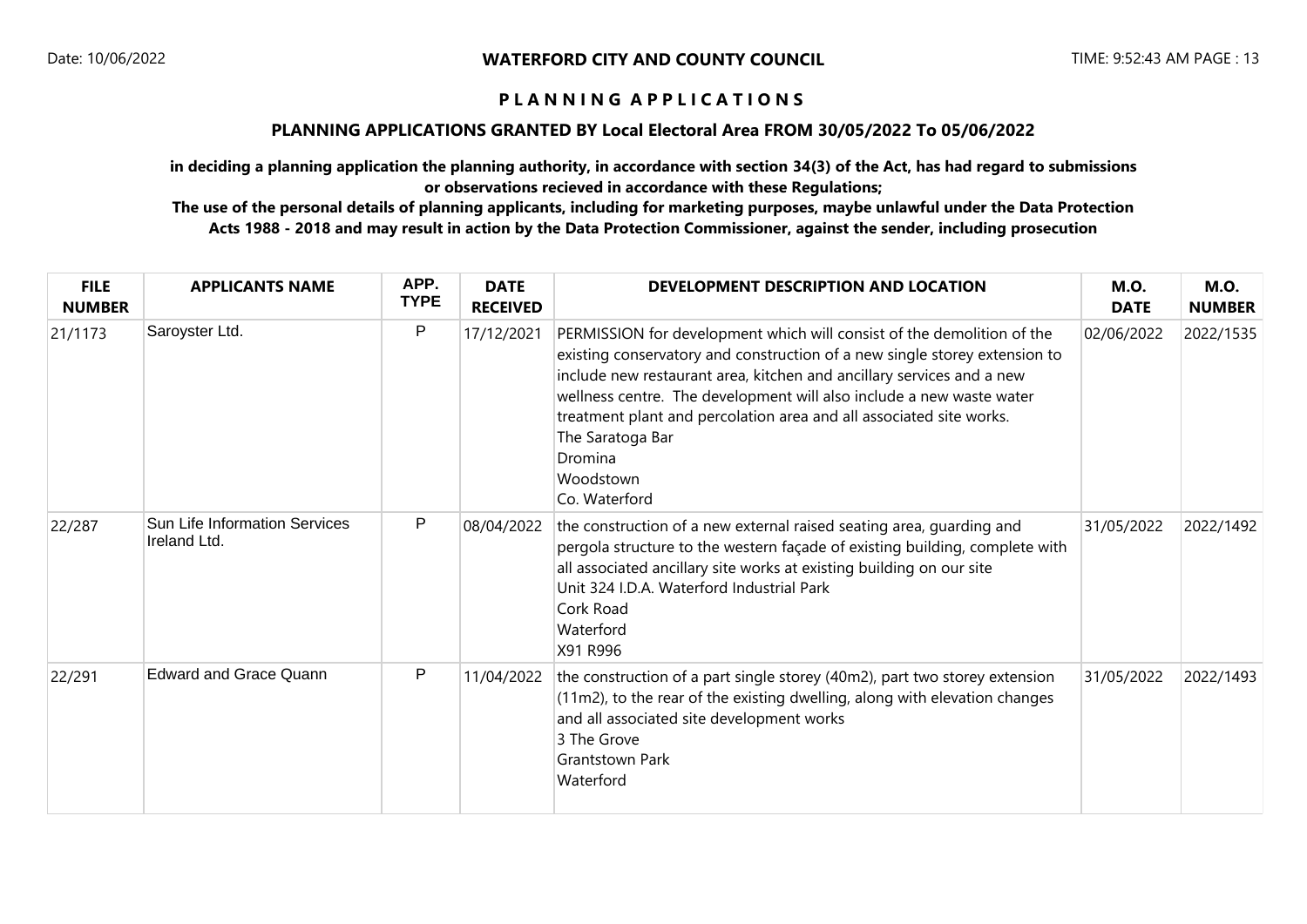#### **PLANNING APPLICATIONS GRANTED BY Local Electoral Area FROM 30/05/2022 To 05/06/2022**

**in deciding a planning application the planning authority, in accordance with section 34(3) of the Act, has had regard to submissions or observations recieved in accordance with these Regulations;**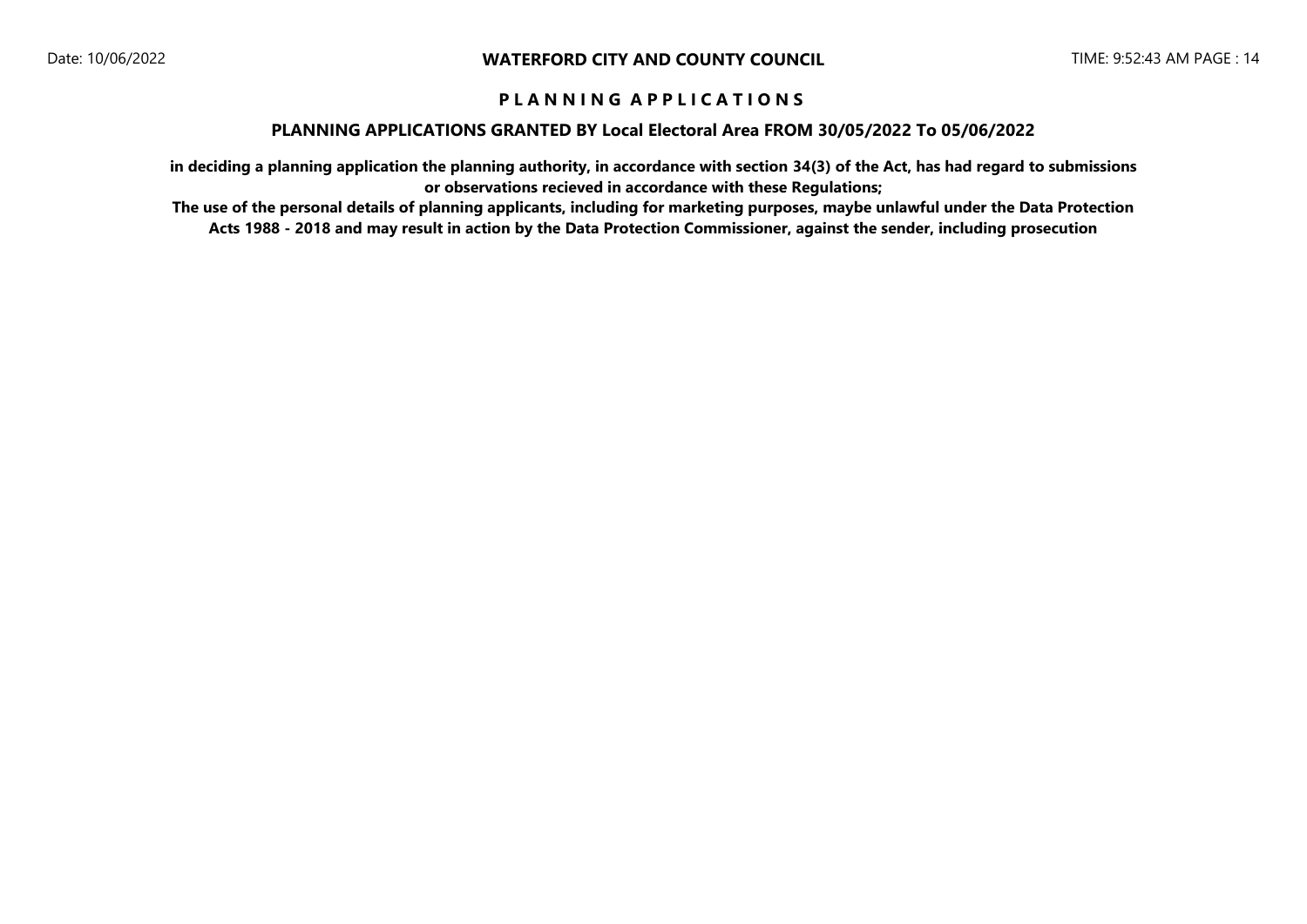### **PLANNING APPLICATIONS GRANTED BY Local Electoral Area FROM 30/05/2022 To 05/06/2022**

**in deciding a planning application the planning authority, in accordance with section 34(3) of the Act, has had regard to submissions or observations recieved in accordance with these Regulations;**

| <b>FILE</b><br><b>NUMBER</b> | <b>APPLICANTS NAME</b>                                             | APP.<br><b>TYPE</b> | <b>DATE</b><br><b>RECEIVED</b> | DEVELOPMENT DESCRIPTION AND LOCATION                                                                                                                                                                                                                                                                                                                                                                                                                                                                           | <b>M.O.</b><br><b>DATE</b> | <b>M.O.</b><br><b>NUMBER</b> |
|------------------------------|--------------------------------------------------------------------|---------------------|--------------------------------|----------------------------------------------------------------------------------------------------------------------------------------------------------------------------------------------------------------------------------------------------------------------------------------------------------------------------------------------------------------------------------------------------------------------------------------------------------------------------------------------------------------|----------------------------|------------------------------|
| 22/292                       | The Health Service Executive                                       | P                   | 11/04/2022                     | a two-storey extension to the Laboratory Department. The accommodation<br>is to include: office, analytical workstations and ancillary staff facilities<br>University Hospital Waterford<br>Dunmore Road<br>Ardkeen<br>Waterford                                                                                                                                                                                                                                                                               | 31/05/2022                 | 2022/1498                    |
| 22/300                       | Pat Lynch on behalf of Arundle<br><b>Square Property Syndicate</b> | P                   | 12/04/2022                     | subdivision of retail unit, providing an independent unit at ground floor and 01/06/2022<br>first floor levels respectively. The works will include elevational alterations<br>including insertion of new access door on front elevation, alterations to<br>windows, minor alterations to shopfront with insertion of door to access<br>first floor unit, internal layout alterations including alterations to<br>arrangement and floor levels on ground and first floors<br>40-42 Arundel Square<br>Waterford |                            | 2022/1518                    |
| 22/304                       | Emma Fallon                                                        | P                   | 13/04/2022                     | SECTION 254 LICENCE for 22 no. chairs and 10 no. tables on the pavement<br>to both elevations of the premises to create an external seating area for it's<br>customers, also freestanding post and black canvas mesh screen barriers.<br>0.8m in height and width made to measure for the area<br>An Geata Arundel<br>7-9a Arundel Square/<br>17-18 Broad Street<br>Waterford, X91 RD35                                                                                                                        | 02/06/2022                 | 2022/1532                    |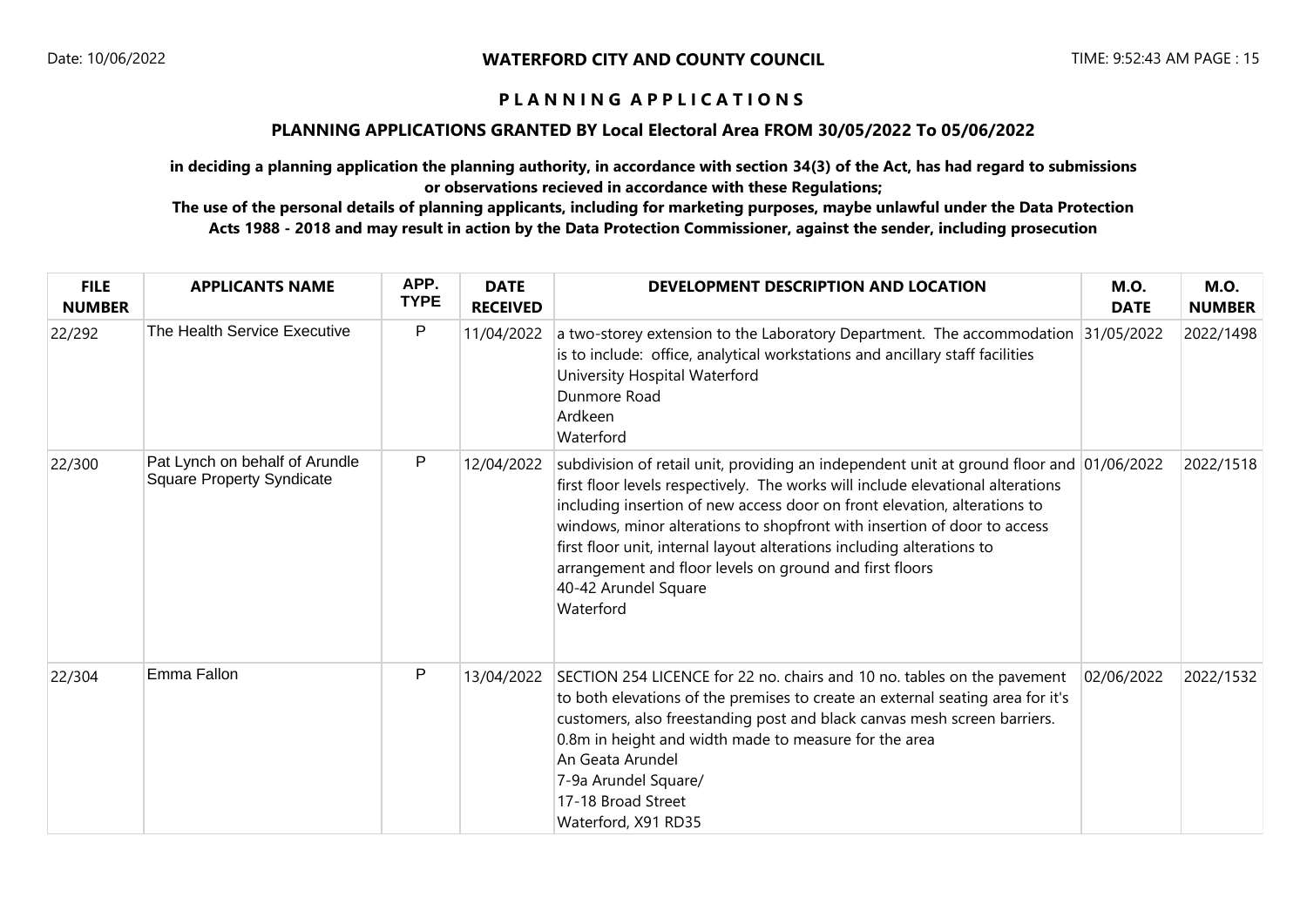### **PLANNING APPLICATIONS GRANTED BY Local Electoral Area FROM 30/05/2022 To 05/06/2022**

**in deciding a planning application the planning authority, in accordance with section 34(3) of the Act, has had regard to submissions or observations recieved in accordance with these Regulations;**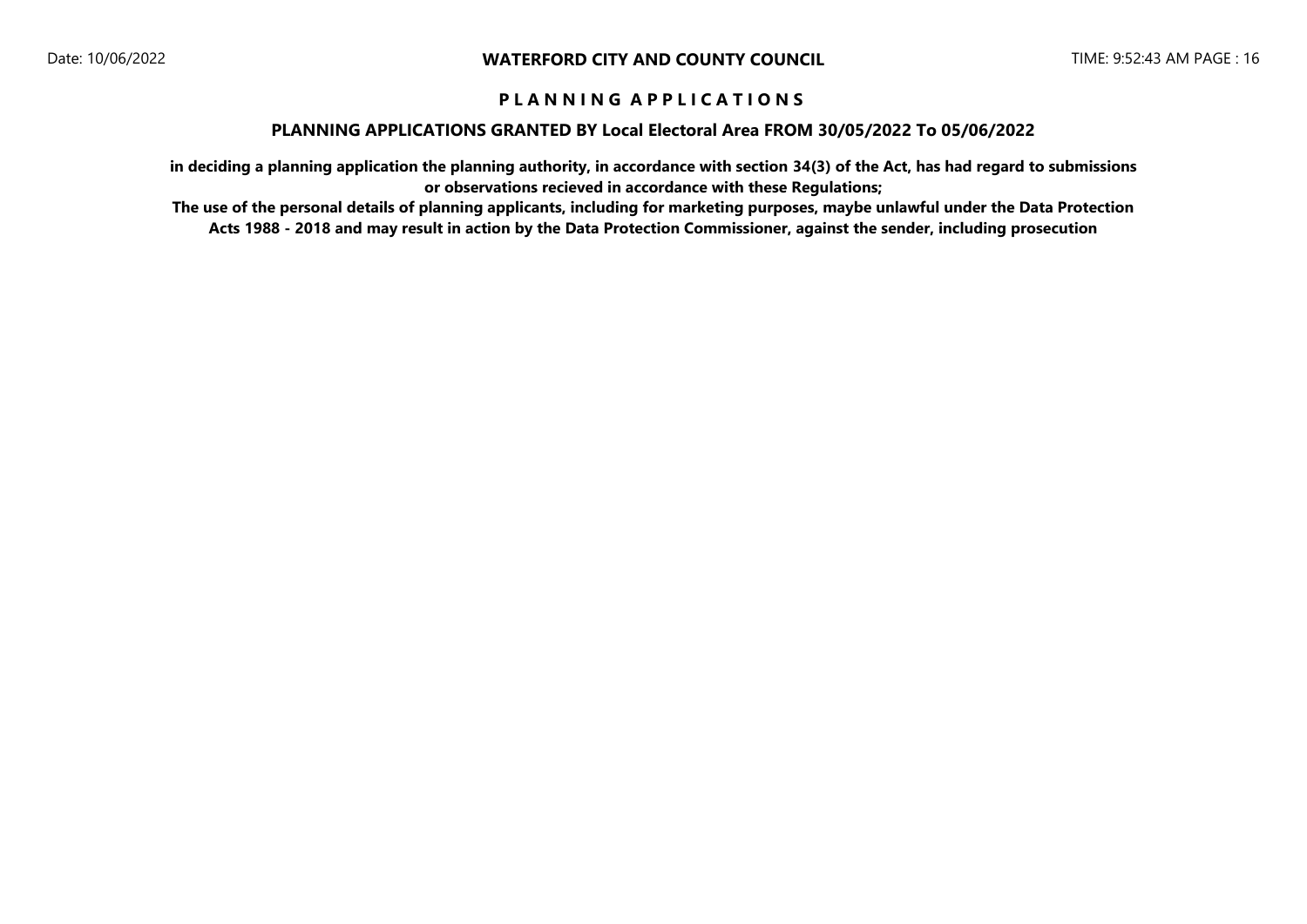#### **PLANNING APPLICATIONS GRANTED BY Local Electoral Area FROM 30/05/2022 To 05/06/2022**

**in deciding a planning application the planning authority, in accordance with section 34(3) of the Act, has had regard to submissions or observations recieved in accordance with these Regulations;**

**The use of the personal details of planning applicants, including for marketing purposes, maybe unlawful under the Data Protection Acts 1988 - 2018 and may result in action by the Data Protection Commissioner, against the sender, including prosecution**

| <b>FILE</b><br><b>NUMBER</b>                                    | <b>APPLICANTS NAME</b> | APP.<br><b>TYPE</b> | <b>DATE</b><br><b>RECEIVED</b> | DEVELOPMENT DESCRIPTION AND LOCATION | <b>M.O.</b><br><b>DATE</b> | M.O<br><b>NUMBER</b> |
|-----------------------------------------------------------------|------------------------|---------------------|--------------------------------|--------------------------------------|----------------------------|----------------------|
| Total for Local Electoral Area : Metropolitan<br>Electoral Area |                        |                     |                                |                                      |                            |                      |

**19 Total:** 

**\*\*\* END OF REPORT \*\*\***